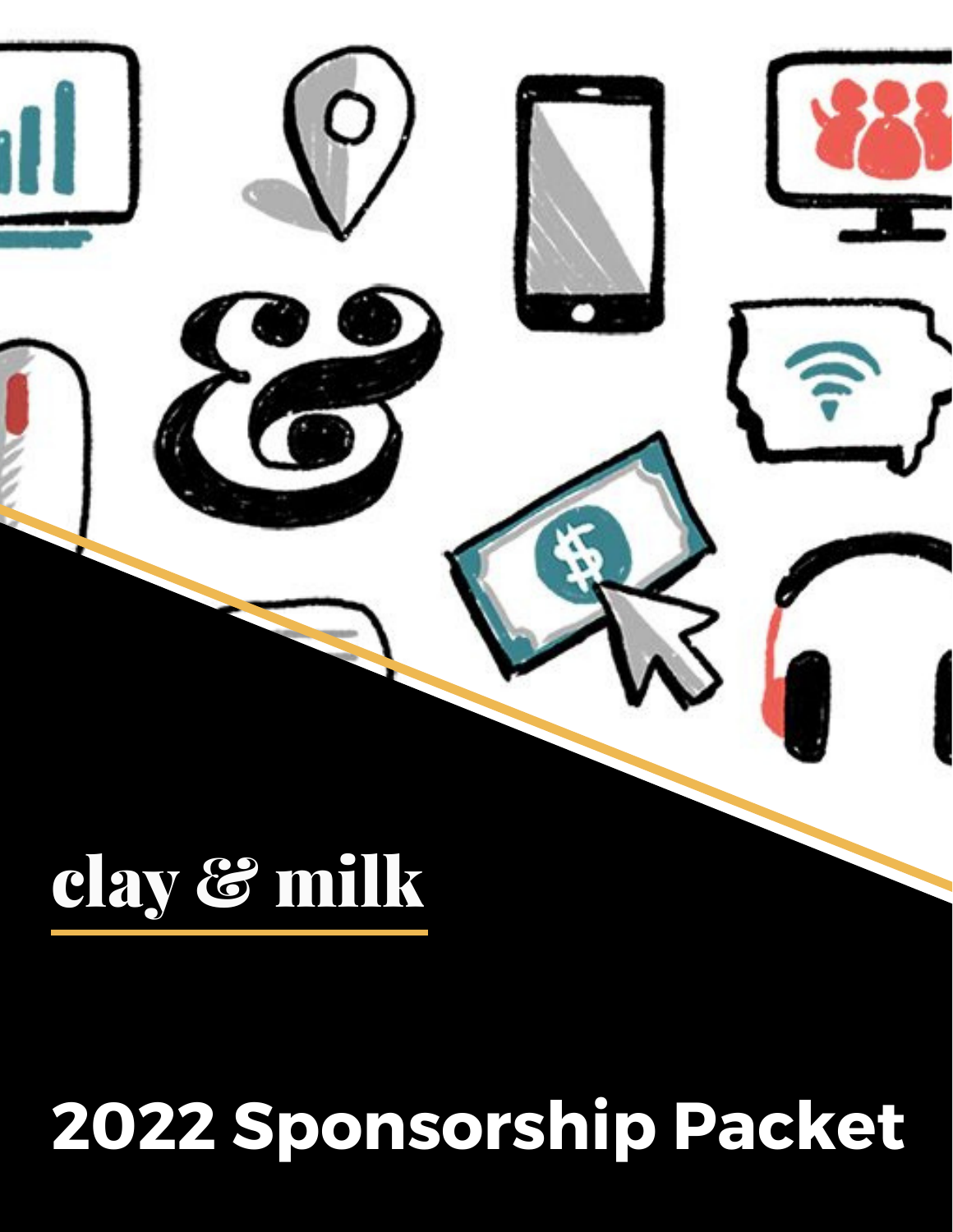# **ABOUT CLAY & MILK**

Clay & Milk is proud of our role in telling the story of Iowa's technology, startup and entrepreneurial communities. The goal of our publication is altruistic: we want to see this community grow.

We believe that daily news coverage about the people, companies and events in our community is crucial to that goal. In 2015, publications began leaving the market and scaling back their coverage of Iowa entrepreneurs. So in late 2016 we decided it was on us — members of the community — to step up and fill the void. Clay & Milk began publishing in January 2017 and has been the publication of record for Iowa's startup community ever since.

#### **READERSHIP READER**

#### **Site Reach [www.clayandmilk.com]**

**Average monthly page views:** 8,000+ **Average monthly stories published:** 24 **Average time on page:** 2 minutes 10 sec.

#### **Email Newsletter**

Clay & Milk sends a daily email newsletter to subscribers Monday-Friday. **Subscribers:** 1,200+ **Average open rate:** 40% *(2x national average)* **Average click-through rate:** 25%

# **DEMOGRAPHICS**



Without your support and the support of other organizations that care about entrepreneurs in Iowa, we would not be able to provide this service. Thank you in advance for your help.



editor@clayandmilk.com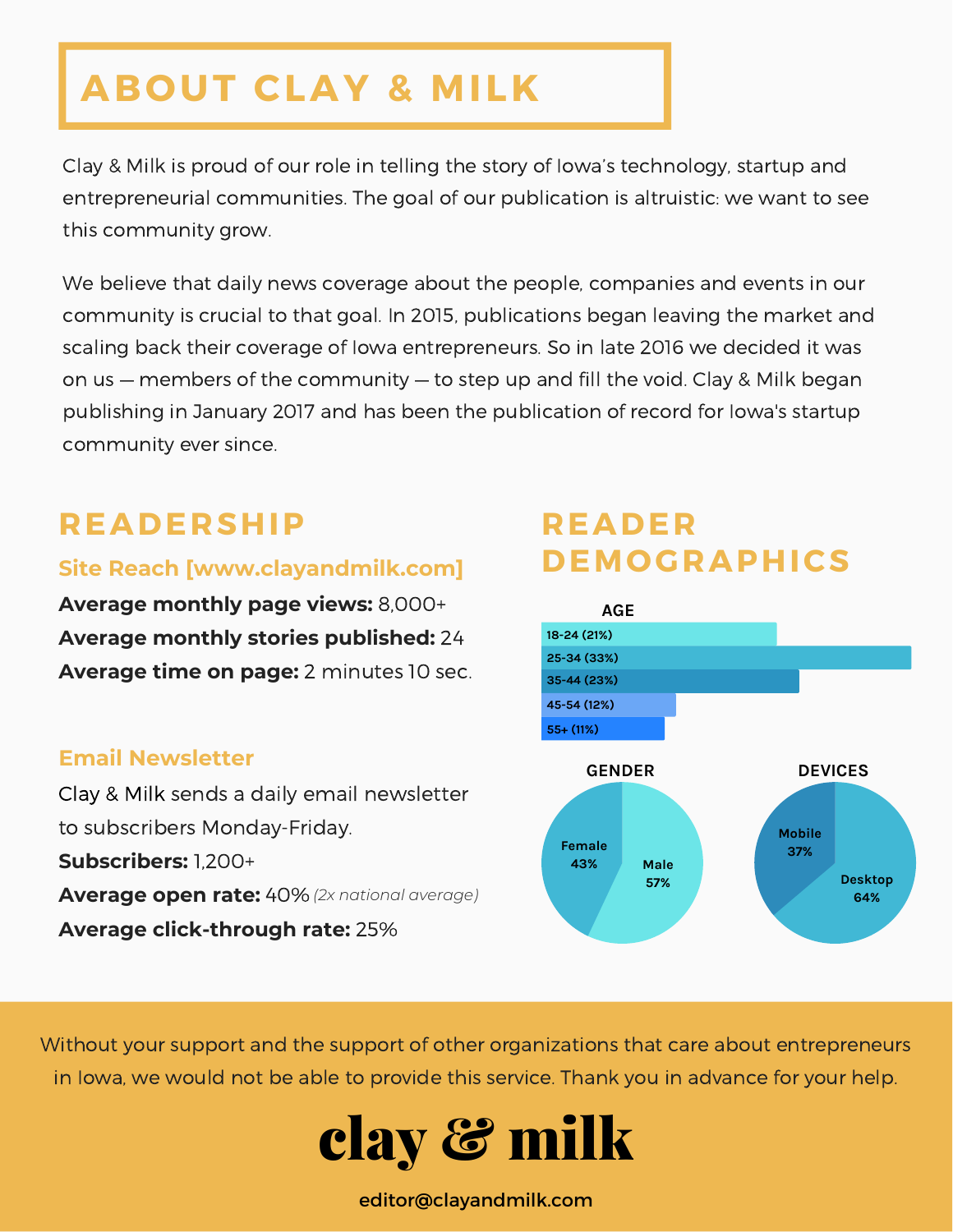# **NEWSLETTE R**  $S$  **PONSORSHIP**

### **Sponsor the Clay & Milk Newsletter**

Once per week (3 opportunities currently available) Annual support: \$5,000

Clay & Milk sends a daily email newsletter to our subscribers. The newsletter includes all of the content we've published from the past twenty-four hours, information on entrepreneurial or technology jobs currently available in Iowa, upcoming events, and other announcements from the community.

We'll have a rotating group of sponsors (up to 10) who are featured in the newsletter (two sponsors on Mondays, two different sponsors on Tuesdays, Wednesdays, etc.)

The sponsor placement will be a banner ad at a pre-approved size or a logo/text placement.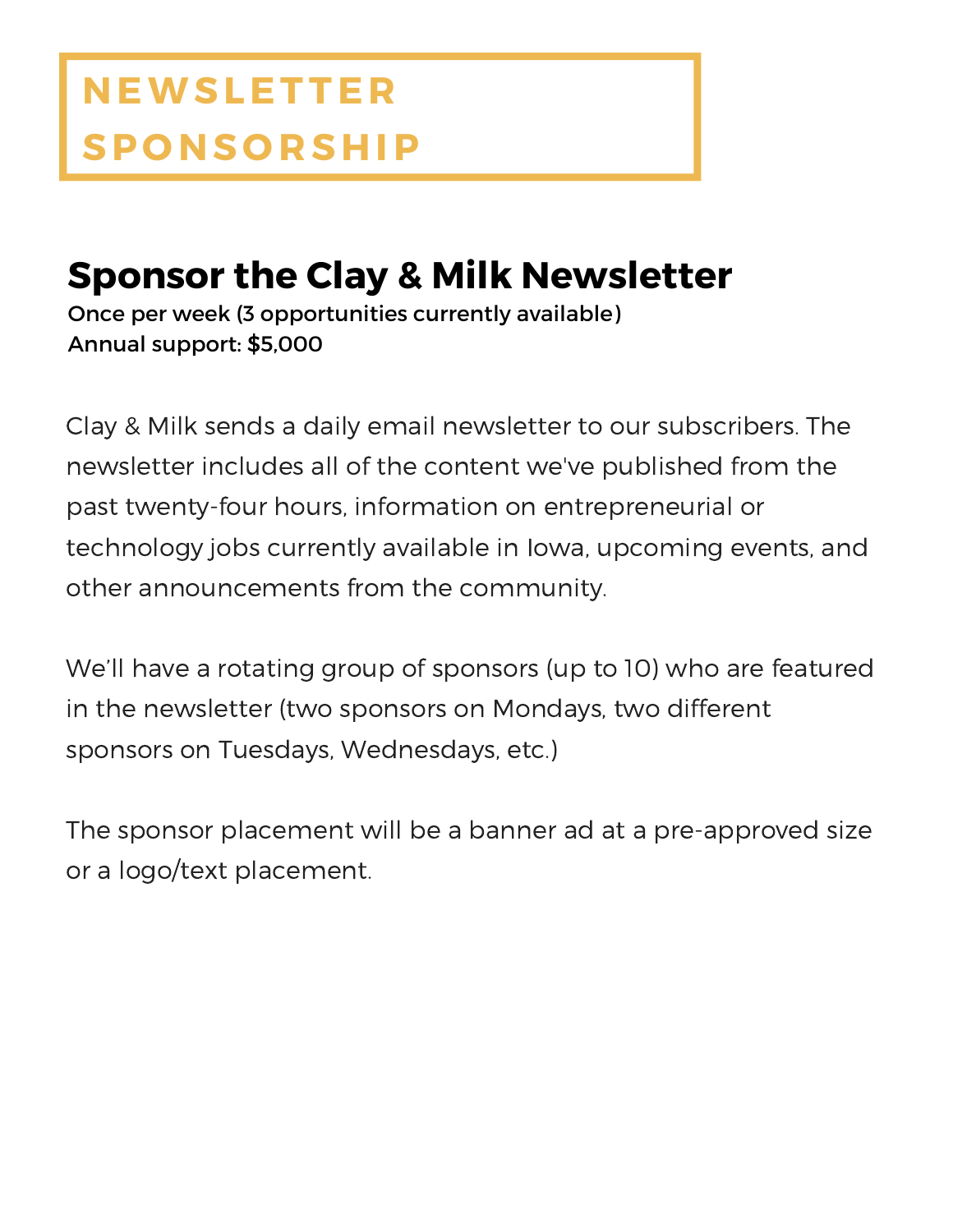# **PRINT MAGAZINE ADVERTISING**

| <b>PAGE TYPE</b>          | <b>COST</b> |
|---------------------------|-------------|
| Inside Covers (Full Page) | \$1,500     |
| <b>Center Spread</b>      | \$1,500     |
| <b>Full Page</b>          | \$1,000     |
| 1/2 Page Horizontal       | \$700       |
| 1/2 Page Vertical         | \$700       |
| $1/4$ Page                | \$450       |
| $1/8$ Page                | \$250       |

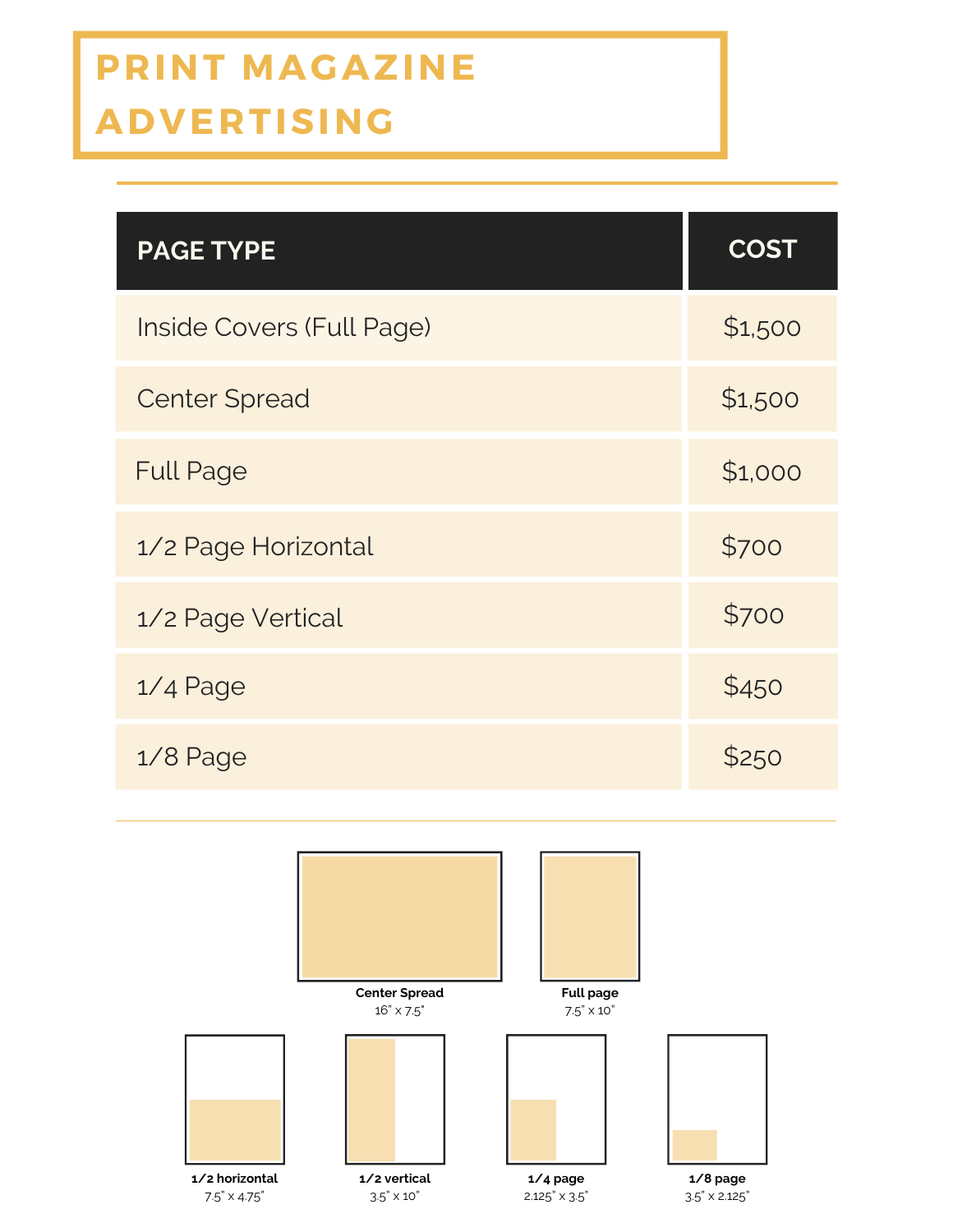#### **Sponsor the 2022 Startup Iowa Awards**

Each year, Clay & Milk will host the Startup Iowa Awards, a celebration and recognition of the organizations and people keeping the Iowa startup ecosystem thriving.

Clay & Milk created the awards program in 2020 to recognize entrepreneurial achievements and innovation statewide, and ultimately to stimulate future startup growth and entrepreneurship.

#### **2022 Startup Iowa Awards Presenting Sponsor** Annual support: \$5,000 (1 available)

- Company name included in title of Startup Iowa Awards [Startup Iowa Awards presented by company name]
- Listed as Presenting Sponsor on all marketing for awards (website, social media, newsletter, etc.)

#### **Individual Awards Sponsorships**

#### Support: \$500 each (7 available)

- Company name included in title of sponsored award category [Entrepreneur of the Year presented by company name]
- Listed as Award Sponsor on all marketing for awards (website, social media, newsletter etc.)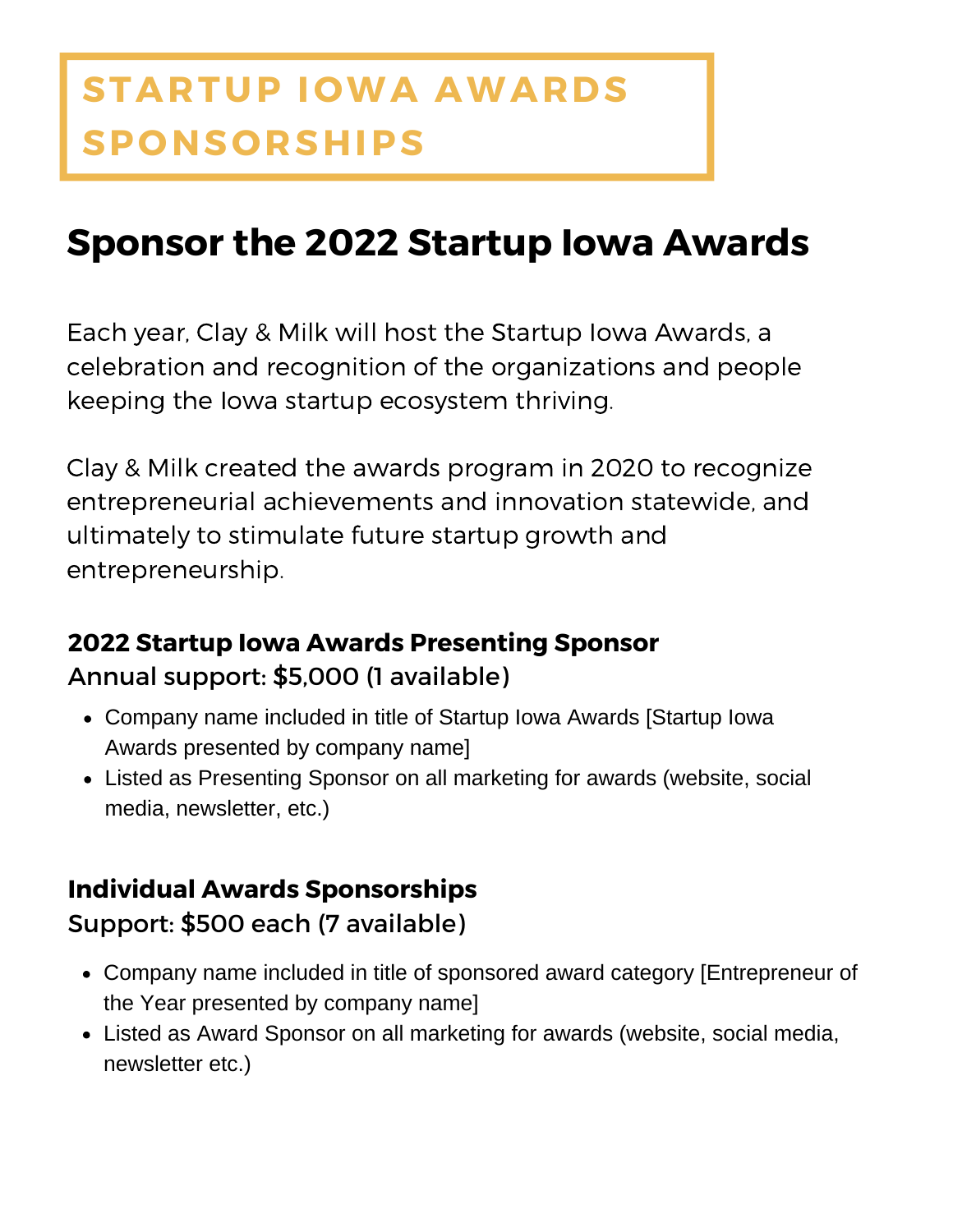# **SERIES SPONSORSHIPS**

#### **Investing in Iowa Q&A Series**

4 posts each year Annual support: \$2,500

Clay & Milk will publish a quarterly review of all known investments into early stage companies in Iowa. Over time, we'll start to add analysis to these posts, comparing past time periods and noting trends as they appear.

As the sponsor of the "Investing in Iowa series", your company will be recognized in each post with a company logo, link, and a tagline or message. That message can be changed over time to promote upcoming events or programs from the firm.

12 posts each year Annual support: \$5,000

Each month, Clay & Milk will publish a Q&A post as part of a series designed to highlight innovative and unique individuals throughout the state of Iowa.

The series will showcase those who are doing cool and interesting things within the state's startup and entrepreneurial communities.

As the sponsor of the "Clay & Milk Q&A Series", your company will be recognized in each post with a company logo, link, and a tagline or message. That message can be updated each post to promote upcoming events or programs from the firm.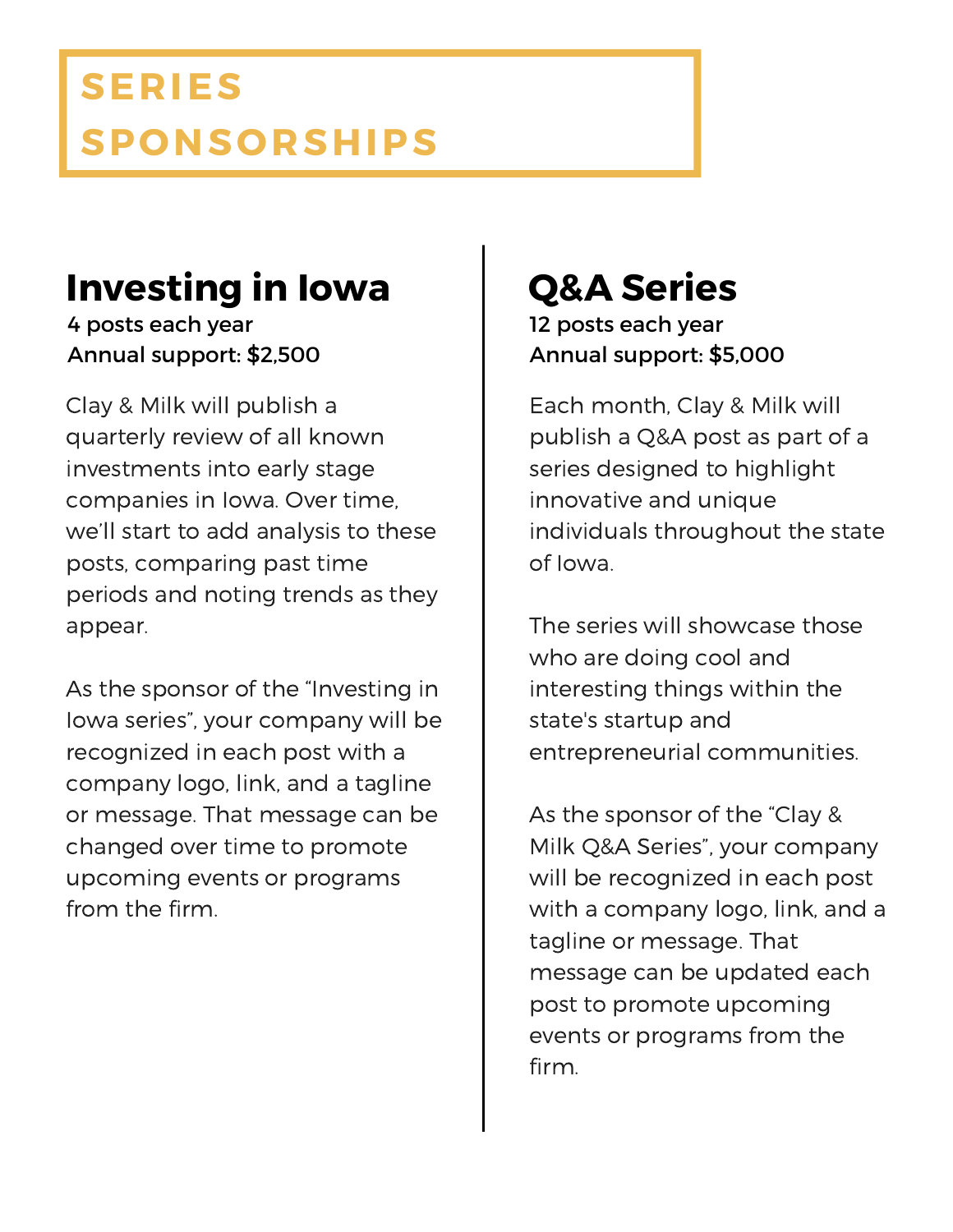# **J O B B O ARD SP O NS O R SHIP**

## **Sponsor the Clay & Milk Job Board**

Clay & Milk Job Board Sponsor Annual support: \$5,000

Hiring in Iowa is hard. For that reason, we've created the Clay & Milk Job Board to help connect our community with innovation-led companies hiring in Iowa.

Great early-stage companies are building here and daily, established companies are bringing jobs to the state all the time. We want to help both be successful in their recruiting efforts.

By sponsoring the Clay & Milk Job Board for one year, your company will have its name included as the "Clay & Milk Job Board Sponsor" on our job listings page. Your company name will also be listed as a sponsor in all job listings included in our daily newsletter.

# **Paid/Featured Job Listings**

#### \$100 per post, per month

Clay & Milk's Job Board is the second-most popular page on Startland News' website, featuring a variety of positions from Iowa companies.

By paying for a featured job post, your job listing will remain at the top of the job board and will be included on our daily newsletter 5 times during the 30 days its up.

#### *\*Free posting options are available*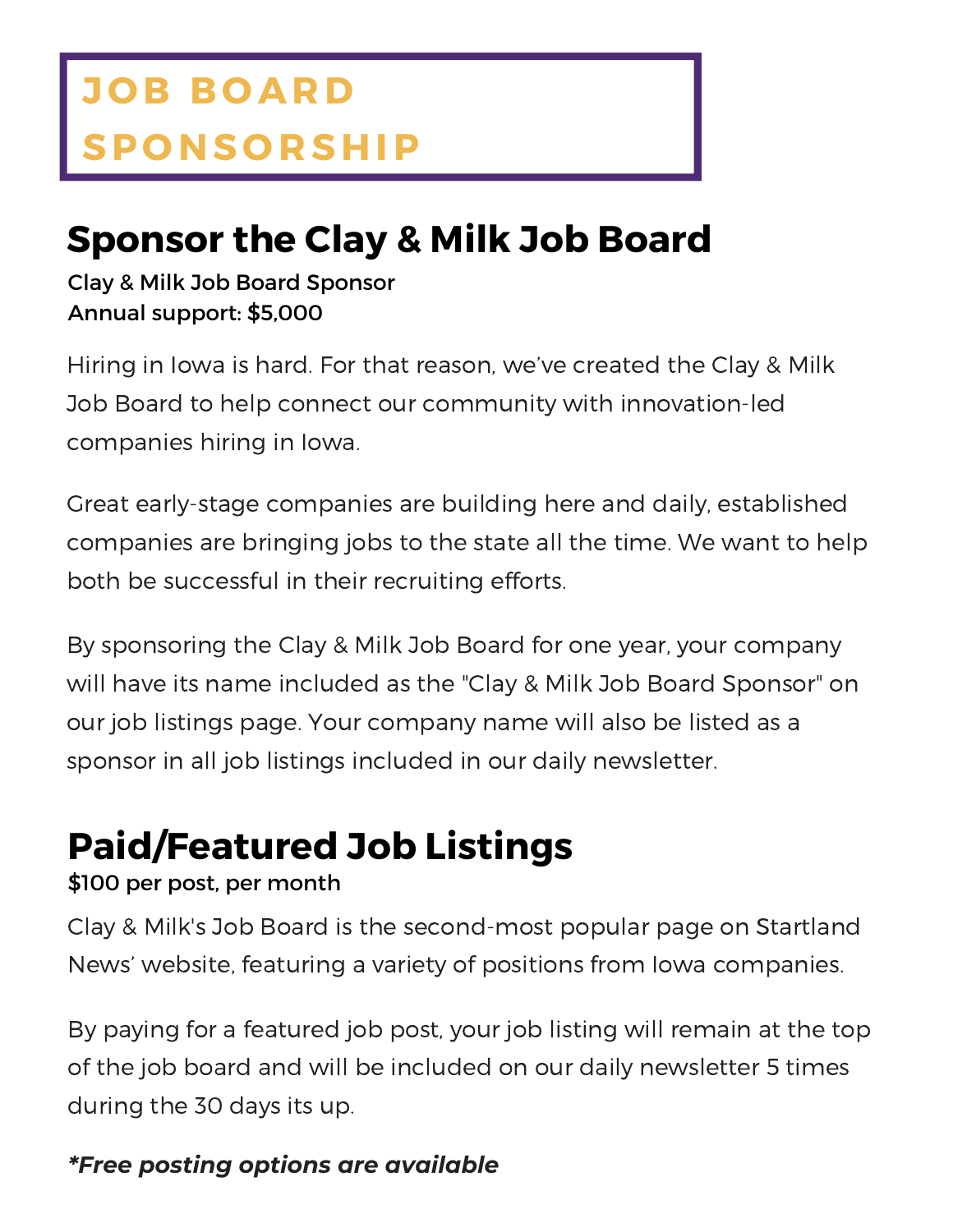### **TECH CRAWL SPONSORSHIP**

#### **Sponsor the Clay & Milk Tech Crawl**

Clay & Milk will host Tech Crawls in Iowa each year. The Tech Crawl is a one-night tour of different Iowa communities. This is a great opportunity to go behind the scenes and tour some of the coolest tech spaces around, pub-crawl style.

The inaugural DSM Tech Crawl took place in April 2019 and the event was a huge success. A sold-out crowd of 200 joined the crawl, touring some of the coolest tech spaces in Downtown Des Moines. There are multiple levels at which your company can sponsor each Tech Crawl:

#### **Title Sponsor (1 available per Tech Crawl) \$5,000**

- Name included in Tech Crawl title *[Tech Crawl presented by company name]*
- Listed on all marketing for event (posters, website, social media, etc.)
- 15 free tickets to the Tech Crawl

#### **Event Sponsor \$2,000**

- Listed on all marketing for event (posters, website, social media, etc.)
- 5 free tickets to the Tech Crawl